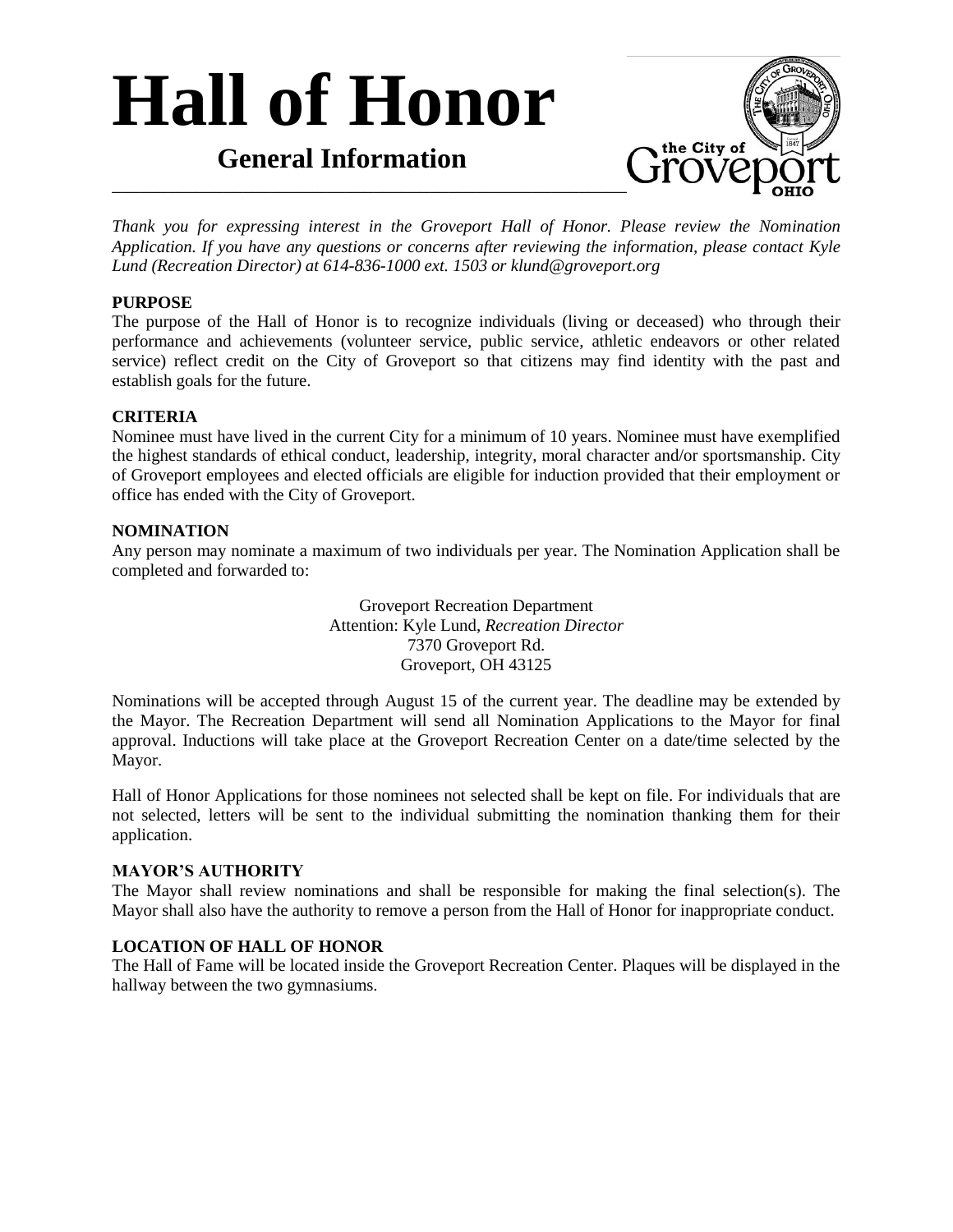## **Hall of Honor**

## **Nomination Application** (Page 1 of 2)



| Name of Nominee:                                      |                                             |                    |                |
|-------------------------------------------------------|---------------------------------------------|--------------------|----------------|
|                                                       | Last                                        | First              | Middle Initial |
| <b>Current Address:</b>                               |                                             |                    |                |
|                                                       | (Street, City, Zip)                         |                    |                |
| <b>Former Address:</b>                                |                                             |                    |                |
| If not currently residing<br>in the City of Groveport | (Street, City, Zip)                         |                    |                |
| Home Phone:                                           |                                             | <b>Work Phone:</b> |                |
| Email Address:                                        |                                             |                    |                |
| Date of Birth:                                        |                                             |                    |                |
| Residing in City:                                     | From $\overline{\phantom{a}}$<br>Yr.<br>Mo. | Yr.<br>Mo.         |                |

Why do you think the nominee should be considered for induction into the City of Groveport Hall of Honor?